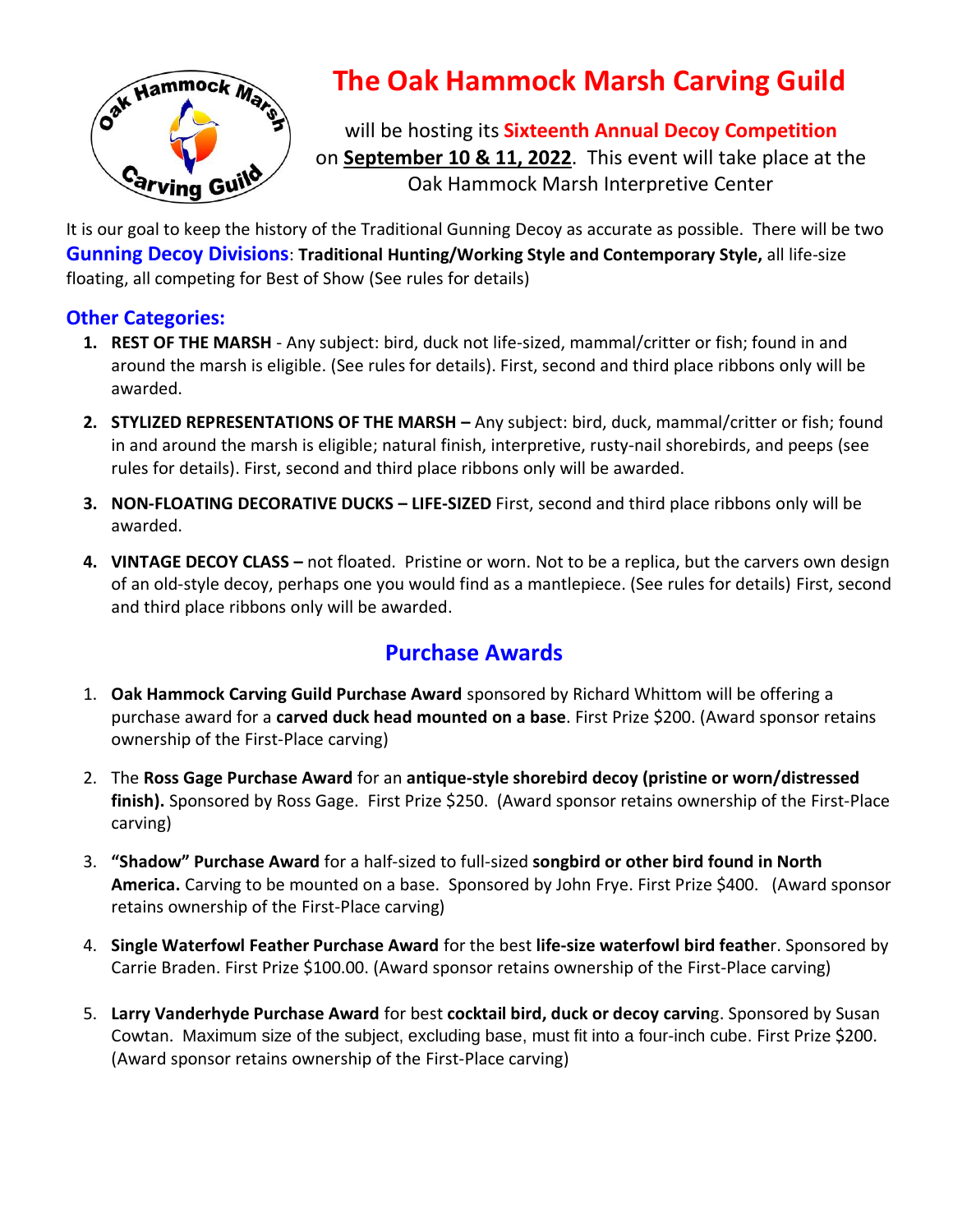#### **ENTRIES:**

#### **All competitors have the choice to**

- Drop-off their carvings on Saturday Sept. 10<sup>th</sup> between 8:00 and 10:00 AM at Oak Hammock Marsh Club House
- **or Mail-in (see below)**

#### **MAIL TO**:

Oak Hammock Marsh Interpretive Center, Attn: Dustin Molinski Box 1160 Stonewall, MB R0C 2Z0 Phone 204-467-3300

#### **Instructions:**

- 1. Must be received by Sept.  $7<sup>th</sup>$ , 2022
- 2. Entrants must include return postage with their mail-in entries, or arrange to pick up the entries at the specified day and time. When you mail your parcel at the post office, ask for a pre-paid postage sticker that you will include in your parcel.
- 3. Entrants must complete a **registration form – and include the applicable entry fees**
	- i. You may download a form from www.prairiecanada carvers.com,
	- ii. The form is an official registration form. Your entry(s) will be numbered by the competition registrar who unpacks your box.
	- iii. Complete the form ensuring all information is completed and correct
	- iv. You must sign the form to authorize registration of your entries and compliance with all rules, guidelines, and waivers.
	- v. In an envelope, enclose the completed registration form, payment and return postage label.
	- vi. Carvings will be shipped to the owners no later than two weeks after the competition. Arrival times will vary depending on Canada Post or other delivery service that you use.

#### **4. Packing**

- i. Use a rigid corrugated box large enough for carving(s) and cushioning materials.
- ii. Wrap each carving separately using proper cushioning material such as bubble wrap.
- iii. Each carving should be surrounded by at least two inches of cushioning and be placed at least two inches from inside wall of box. Use peanuts (bagged) or foam for loose fill to avoid shifting.
- iv. Enclose envelope with entry form, payment and return postage label.
- v. Seal box securely with packing tape.
- vi. Purchase any insurance you feel necessary.
- vii. Ask for a tracking number
- viii. Mail in box.

#### **Oak Hammock Marsh Carving Guild can take no responsibility for damage occurred** *during shipping.*

#### **For further information contact:**

Oak Hammock Carving Guild Email: [oakhammockcarving@gmail.com](mailto:oakhammockcarving@gmail.com) Dustin Molinski at the marsh 204-467-3300 Email: [d\\_molinski@ducks.ca](mailto:d_molinski@ducks.ca)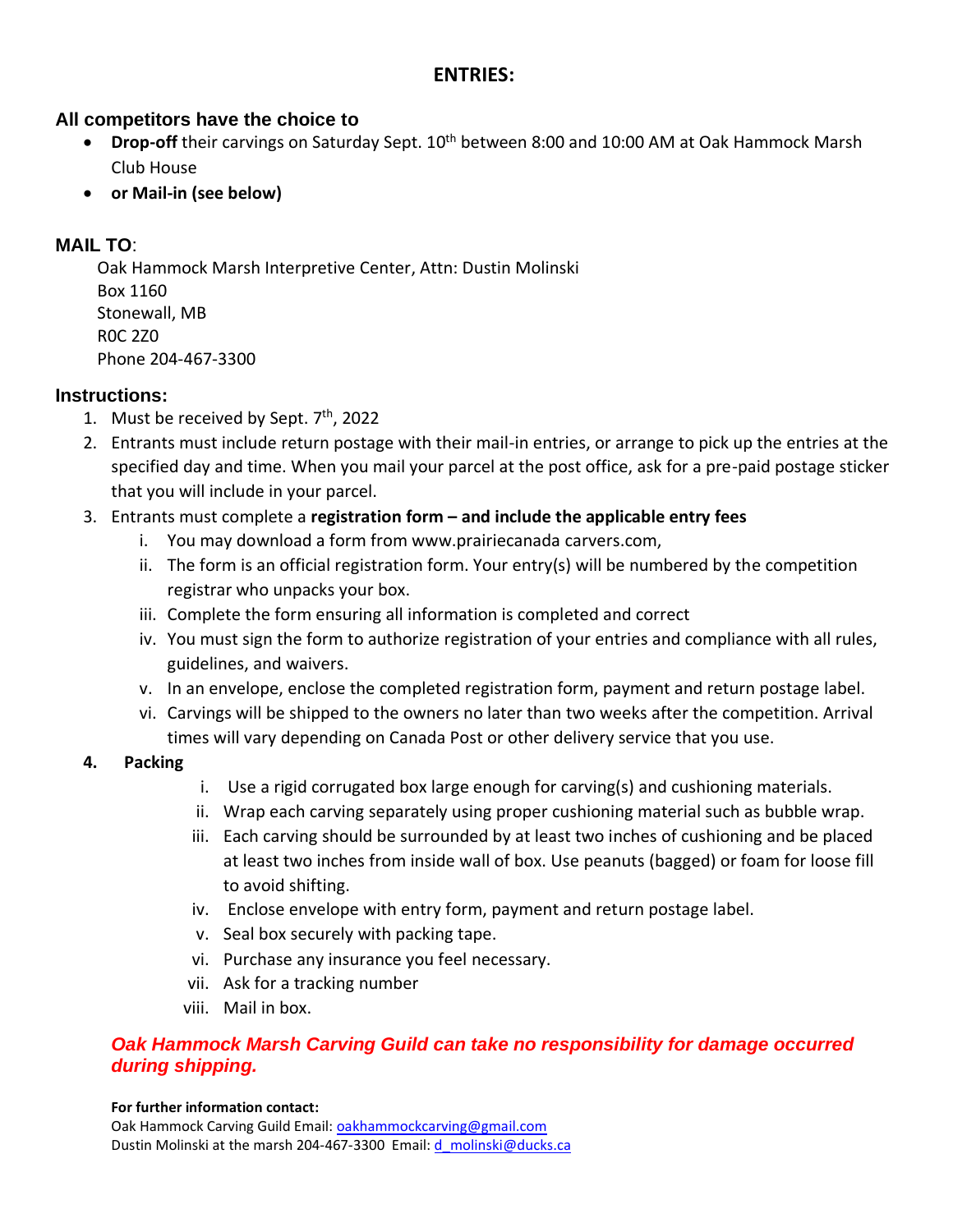# **Skill Level Definitions**

Carvers who have never competed at any competition must choose a skill level at which they will compete. The competition includes 3 skill levels: **Novice**, **Intermediate** and **Open**, as well as one age level - Junior

**Junior:** Individuals who have not reached their 18<sup>th</sup> birthday by the start date of the competition and who have not entered any other skill level

**Novice:** Beginning carvers are encouraged to enter at this level.

**Intermediate:** Carvers who have won 4 Best of Show Awards at the Novice Level (1<sup>st</sup>, 2<sup>nd</sup>, or 3<sup>rd</sup> Best of Show).

**Open:** Carvers who have won 4 Best of Show at the Intermediate Level (1<sup>st</sup>, 2<sup>nd</sup>, or 3<sup>rd</sup> Best of Show).

When a carver wins 4 Best of Show in any competition, he/she must advance to the next level within one year or at our next competition. **(A first, second or third Best of Show placement counts as a Best of Show Win).** A carver can elect at any time to move up in levels, but any carver who advances voluntarily cannot move back.

# **General Rules**

- 1) All entries must be the sole work of the entrant.
- 2) All entries must be signed and dated in an indelible fashion.
- 3) All entries must be registered on or before 10:00 am Saturday September 10, 2022
- 4) All entries must remain at the competition site until 3:00 pm September 11, 2022.
- 5) Entries must be of a species found in North America.
- 6) Entries should be life size. Exceptions Rod Fowler Purchase Award, which may be half size or life size, Shadow Purchase Award which may be anywhere from half-sized to life-sized.
- 7) Judging categories will be comprised of the following:

#### a) **Traditional Hunting/Working Decoy Division**

- i) diving ducks
- ii) puddle ducks
- iii) geese/swans and confidence birds
- iv) shorebirds
- b) **Contemporary Gunning Style Decoy Divisio**n,
	- i) diving ducks
	- ii) puddle ducks
	- iii) geese/swans and confidence birds
	- iv) shorebirds
- c) **Purchase Awards** (6)
- **d) Vintage Decoys**
- **e) Rest of the Marsh**
- **f) Stylized Representations of the Marsh**
- g) **Non-floating decorative ducks**
- **h) Junior**
- 8) Judging begins Saturday at 10:00 am. All Judges decisions are final.
- 9) **Entry fees** will be \$10.00 for the first entry and \$5.00 for each additional entry. The entry fee for each of the Purchase Awards is \$15.00. Junior entries are free.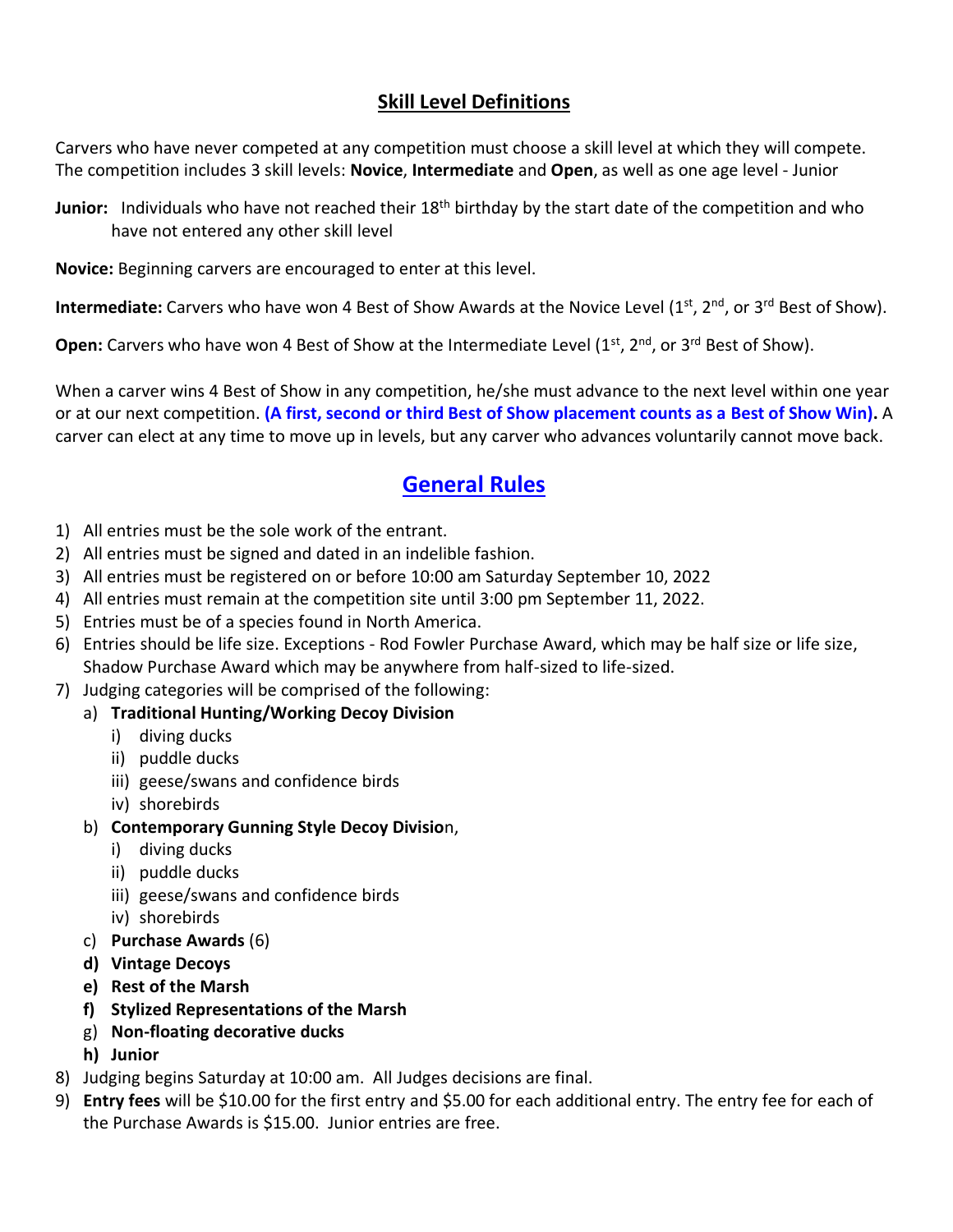# **Traditional Hunting/Working Decoy Division**

This decoy must represent a traditional working decoy in all aspects of painting and construction. It is a decoy that may be described as one that is simple in style and specifically carved to be hunted over and therefore appearance in the water when viewed from a distance is paramount. Equally important is the durability of the decoy. If damaged, the decoy should be easy to repair and repaint as required.

#### **Construction:**

- 1. Decoys must be sturdily constructed from traditional materials such as wood, cork, foam or stretched canvas.
- 2. Head may be screwed or dowelled to the body.
- 3. All decoys (except non floating shorebirds) will be floated
- 4. All floating decoys must have facility for anchor line attachment and 4-5 feet of anchor line, with an appropriate anchor
- 5. Construction must be sturdy, practical and suitable for use as a hunting decoy. Construction will be judged in hand.

#### **Carving:**

- 1. Carving is limited to the general shape of the bird and carved detail is therefore to be limited. (Details that may make the decoy less durable or are not easily repaired are discouraged and may be considered a negative when the decoy is judged.)
- 2. Limited details such as mandible separation and nostril holes will be permitted.
- 3. **Feather groups may be carved but not individual feathers**. Added detail will carry no weight in the decision of the overall quality

#### **Painting:**

- 1. The decoy must be painted to the basic color pattern to represent that particular species.
- 2. Painting and finish must be durable, simple and easily repaired. Any decoy that loses paint, checks or cracks will be disqualified. Minimum blending and combing will be permitted.
- 3. Eyes can be glass, tacks, carved or painted
- 4. Painting and finishing must be durable, **simple\*** and easily repaired. Any decoy that loses paint, checks or cracks will be disqualified.
- 5. Stippling and combing will be permitted

#### **Definition of simple painting**:

\* **Minor blending is permissible on the head and major feather groups (primary, secondary, tertial and side pockets). Individual feathers may be outlined only (primary, secondary, tertial and side pockets). Painted splits are permissible to define a feather group**

#### **Judging:**

- 1. All entries will be judged in natural water habitat.
- 2. Judging will be carried out at a distance no more than 30 yards and no closer than 10 yards.
- 3. Construction will be judged in hand.
- 4. All decoys (except non floating shorebirds) will be floated and must have facility for anchor line attachment. **An anchor line of 4-6 feet, with an appropriate anchor, is required** to be attached to the floating decoy.
- 5. **Decoys must self-right when thrown from the canoe.** Geese & Swans must self-right from their side.
- 6. Floating shorebirds decoys will be floated. Standing birds must be mounted on a dowel or on wire legs.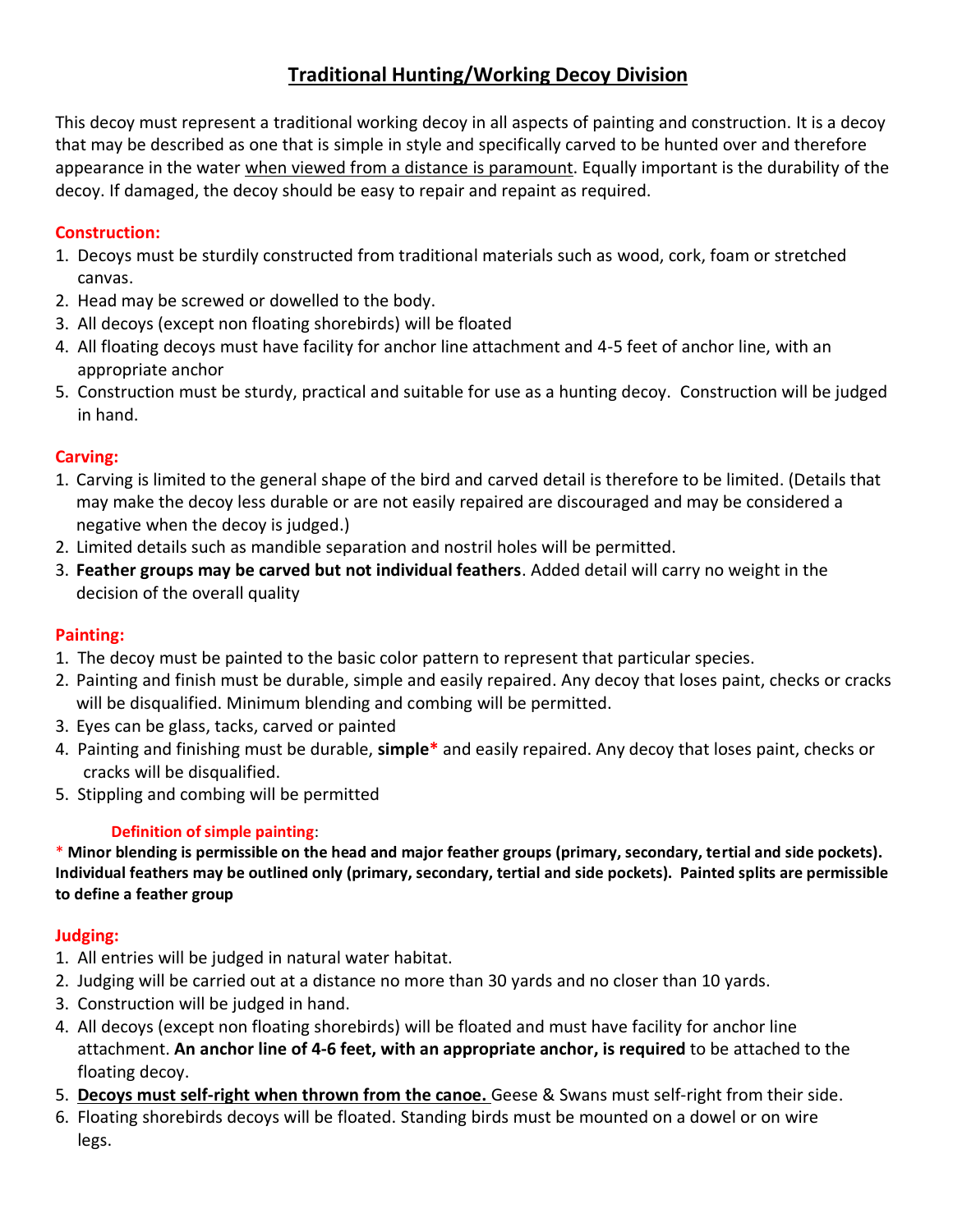# **Contemporary Gunning Style Decoy Division**

#### **Construction:**

- 1. Decoys may be made from traditional materials such as wood, cork, foam or stretched canvas.
- 2. Construction must be sturdy and suitable for use as a hunting decoy.
- 3. All decoys (except non floating shorebirds) will be floated
- 4. All decoys must have facility for anchor line attachment and 4-5 feet of anchor line, with an appropriate anchor.

#### . **Carving:**

- 1. Some carving detail is permitted, i.e., feather groups tertials, scapulars or bill detail.
- 2. Individual feather burning, and/or carving is **not** permitted.
- 3. Bill detail is allowed

#### **Painting:**

- 1. Paints must be durable. Decoys losing paint, checks or splits will be disqualified
- 2. Detailed painting techniques, to the best of the carver's ability, are encouraged. Detailed painting of individual feathers or feather groups is acceptable and can include, but is not limited to, such things as feather-edges, splits and hand vermiculation.

#### **Judging:**

- 1. All entries will be judged in natural water habitat.
- 2. Judging will be carried out from a distance of no more than 30 yards and no closer than 10 yards.
- 3. Decoys should reflect the overall character of the species.
- 4. Construction will be judged in hand.
- 5. All decoys (except non floating shorebirds) will be floated and must have facility for anchor line attachment. **An anchor line of 4-6 feet, with an appropriate anchor, is required**.
- 6. **Decoys must self-right when thrown from the canoe.** Geese, swans must self-right from their side.
- 7. Floating shorebird decoys will be floated. Standing shorebirds must be mounted on a dowel or on wire legs.

#### **Vintage Decoy Division**

- 1. **Vintage decoys:** a decoy with the style, characteristics and charm of its forebears but **not** a replica of the original. Carvers may exaggerate certain features, blend carving styles and/or add their own personal flair to classic decoy style. Carvers are to be complemented in their creativity in re-stylizing classic Canadian/American decoys. Correct anatomy will not be the standard here. Decoys should be made to look old by the manner in which they are carved, painted and finished.
- 2. There will be two divisions: Pristine and Worn.
	- a. **Pristine decoys** are antique style pieces which have not been subjected to field use, with minimal wear and patina permitted
	- b. **Worn decoys** are pieces that appear to have had heavy field use showing moderate to severe deterioration
- 3. Waterfowl, shorebird and confidence decoys are eligible.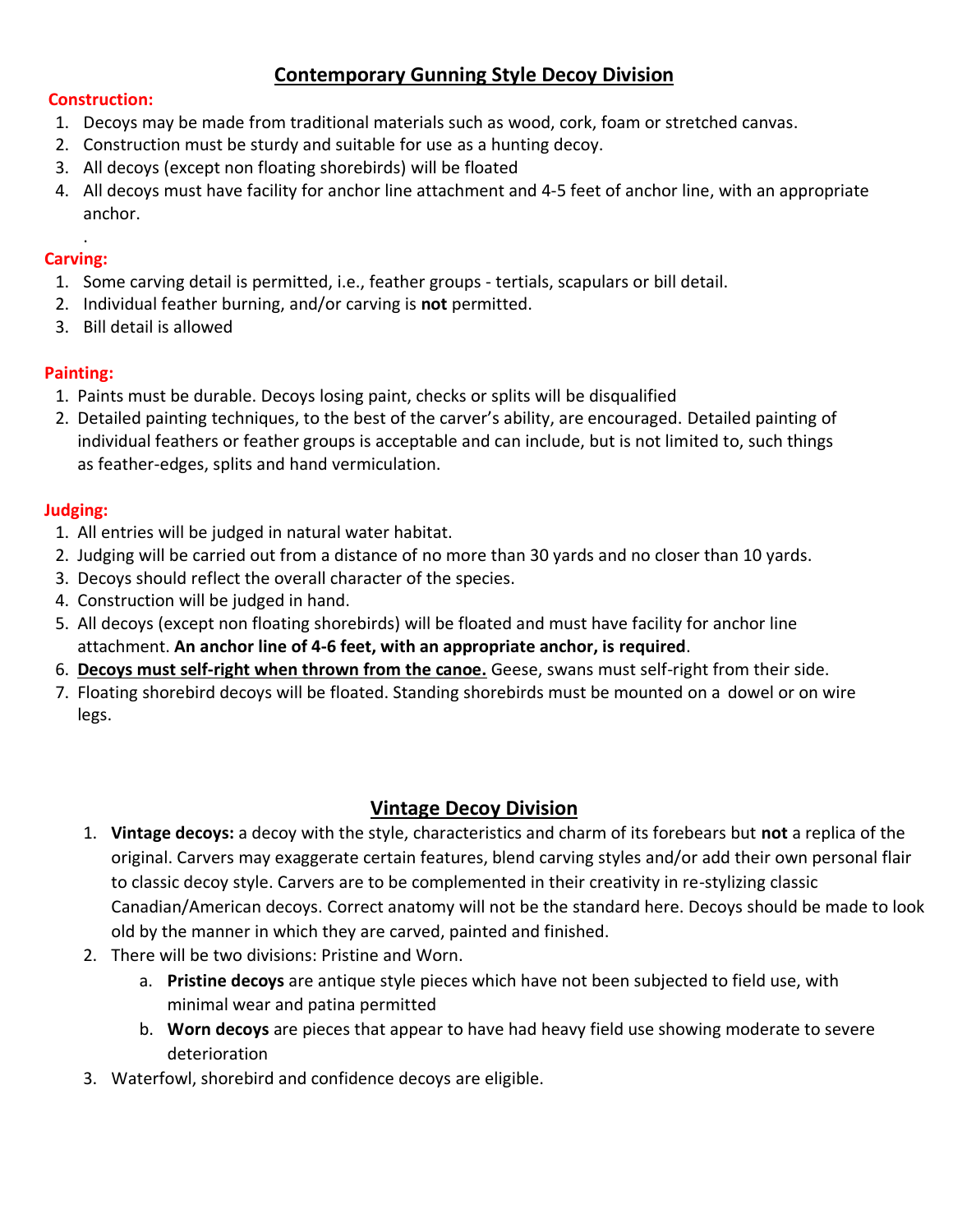# **Rest of the Marsh**

- 1. Any subject: bird, duck not life-sized, mammal/critter or fish; found in and around the marsh is eligible.
- 2. Leg extensions and outstretched wings have no limitations.
- 3. Carving and painting have no limitations.

# **Stylized Representations of the Marsh**

- 1. Any subject: bird, duck, mammal/critter or fish; found in and around the marsh is eligible;
- 2. A stylized or interpretive work in any medium will be welcome.
- 3. Natural finish, interpretive, rusty-nail shorebirds, and peeps would be entered here.
- 4. No limitation on size or finish

# **Non-floating Decorative Ducks – Life-sized**

- 1. Entries may be full bodied or flat bottomed
- 2. Full detailing and painting is the standard

#### **Junior**

- 1. Individuals under 18. No entry fees.
- 2. Any carving, any category including silhouette. This year we have provided a pattern for a screech owl. [Click here.](https://www.wardmuseum.org/app/uploads/2020/01/Screech-Owl-pattern-and-rules.pdf) Or visi[t https://www.wardmuseum.org/app/uploads/2020/01/Screech-Owl-pattern-and-rules.pdf](https://www.wardmuseum.org/app/uploads/2020/01/Screech-Owl-pattern-and-rules.pdf)

# **Purchase Award Rules and Criteria**

- 1. **The Oak Hammock Carving Guild Purchase Award** is for a duck head mounted on a base. A small portion of breast may be included. As much or as little detail as the carver wants, painted in oil or acrylic. The first-place carving becomes the property of the award sponsor.
- 2. **The Rod Fowler Memorial Purchase Award** is for a contemporary shorebird (**carver's choice – full or half size**). There are no restrictions on painting. There is to be no individual feather carving, however, feather groups can be displayed. Non-floating. The first-place carving becomes the property of the award sponsor.
- 3. **The Ross Gage Purchase Award** for an antique-style shorebird decoy (pristine or worn/distressed finish). The first-place carving becomes the property of the award sponsor
- 4. **"Shadow" Purchase Award –** for a songbird or other bird found in North America **(carver's choice scale from half-sized to full sized)**. Carving to be mounted on a base. The first-place carving becomes the property of the award sponsor.
- 5. **Single Waterfowl Feather Purchase Award** for the best life-size waterfowl bird feather. The feather may or may not be mounted on a base. The first-place carving becomes the property of the award sponsor.
- 6. **Larry Vanderhyde Purchase Award** for the best cocktail bird carving. Maximum size of the subject, excluding base, must fit into a four-inch cube. The first-place carving becomes the property of the award sponsor.